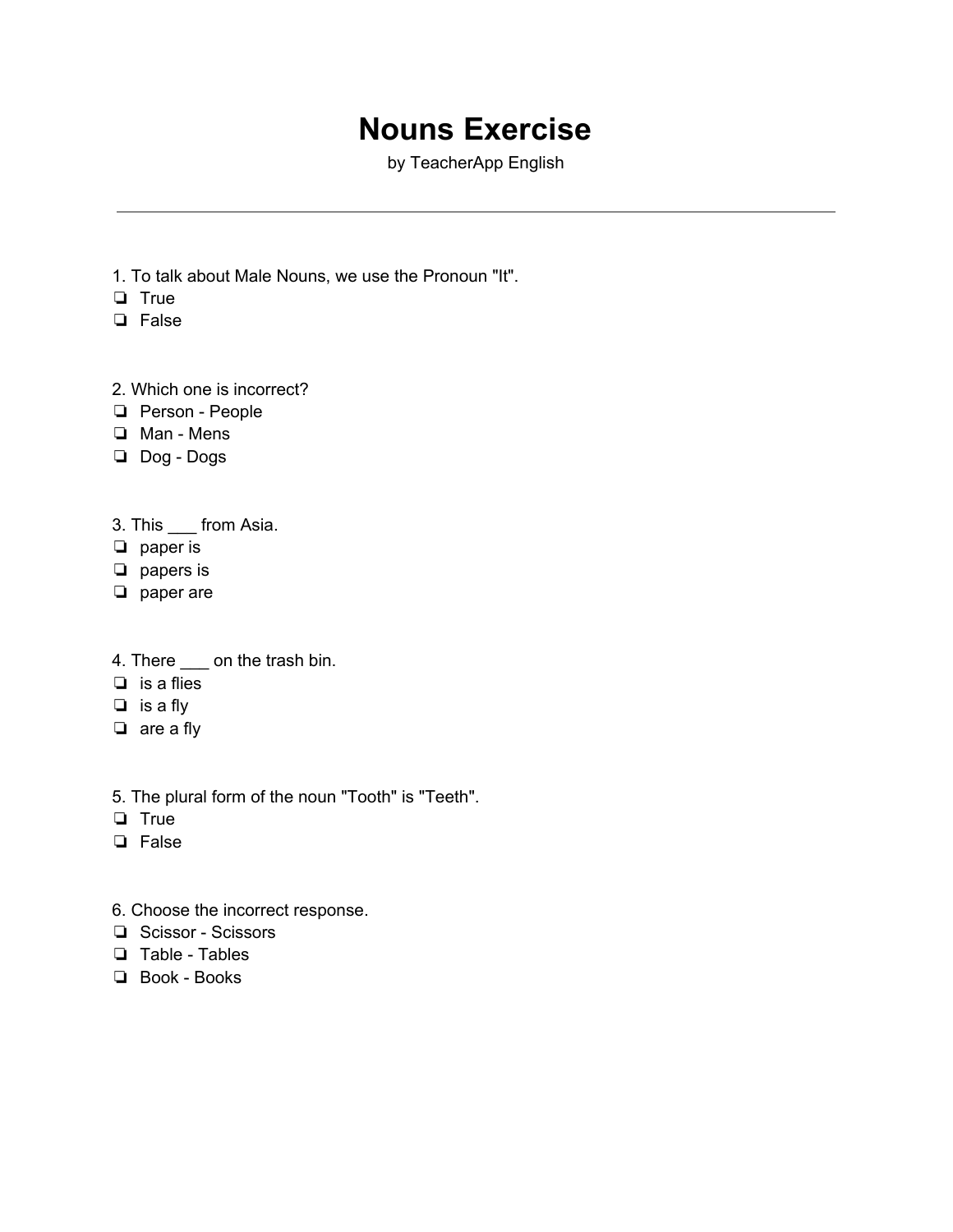- 7. Those \_\_\_ described in Jean's notebook.
- ❏ recipe are
- ❏ recipes are
- ❏ recipes is
- 8. This is a real \_\_\_\_.
- ❏ dress
- ❏ dresses
- ❏ the dress
- 9. The plural form of the noun "Church".
- ❏ Churches
- ❏ Churchs
- ❏ Churcheses
- 10. These \_\_\_ aren't blue. They are red.
- ❏ train
- ❏ phone
- ❏ bags
- 11. That \_\_\_ the best.
- ❏ truck is
- ❏ trucks is
- ❏ truck are
- 12. The plural form of "Life".
- ❏ Lifes
- ❏ Lives
- ❏ Live
- 13. "Tea Cup" is considered a…
- ❏ Female Noun
- ❏ Simple Noun
- ❏ Compound Noun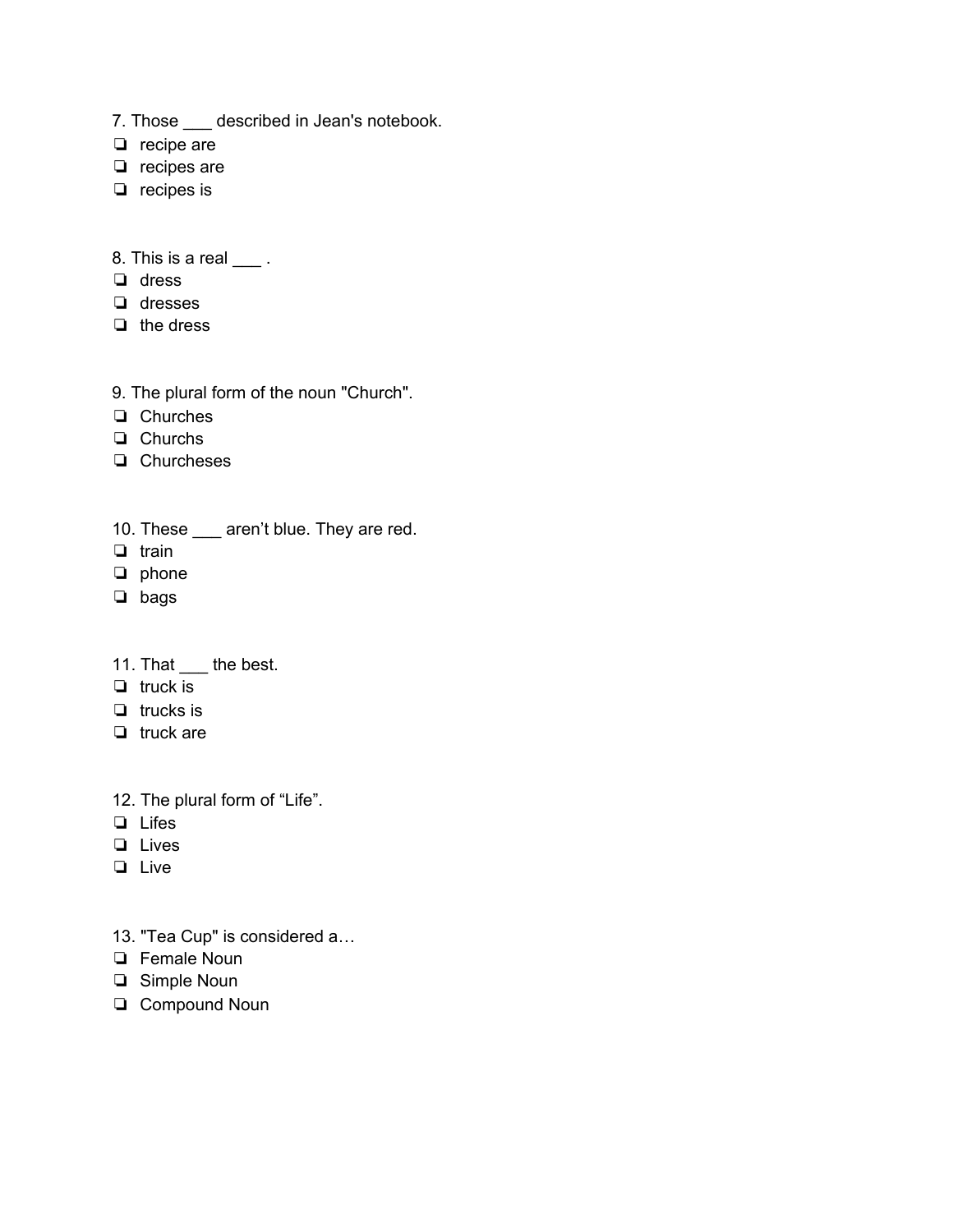- 14. Choose the incorrect response.
- ❏ Baby Babys
- ❏ Bus Buses
- ❏ Cousin Cousins
- 15. These <u>equility</u>.
- ❏ door are
- ❏ doors are
- ❏ doors is

Correct Answers on final page.